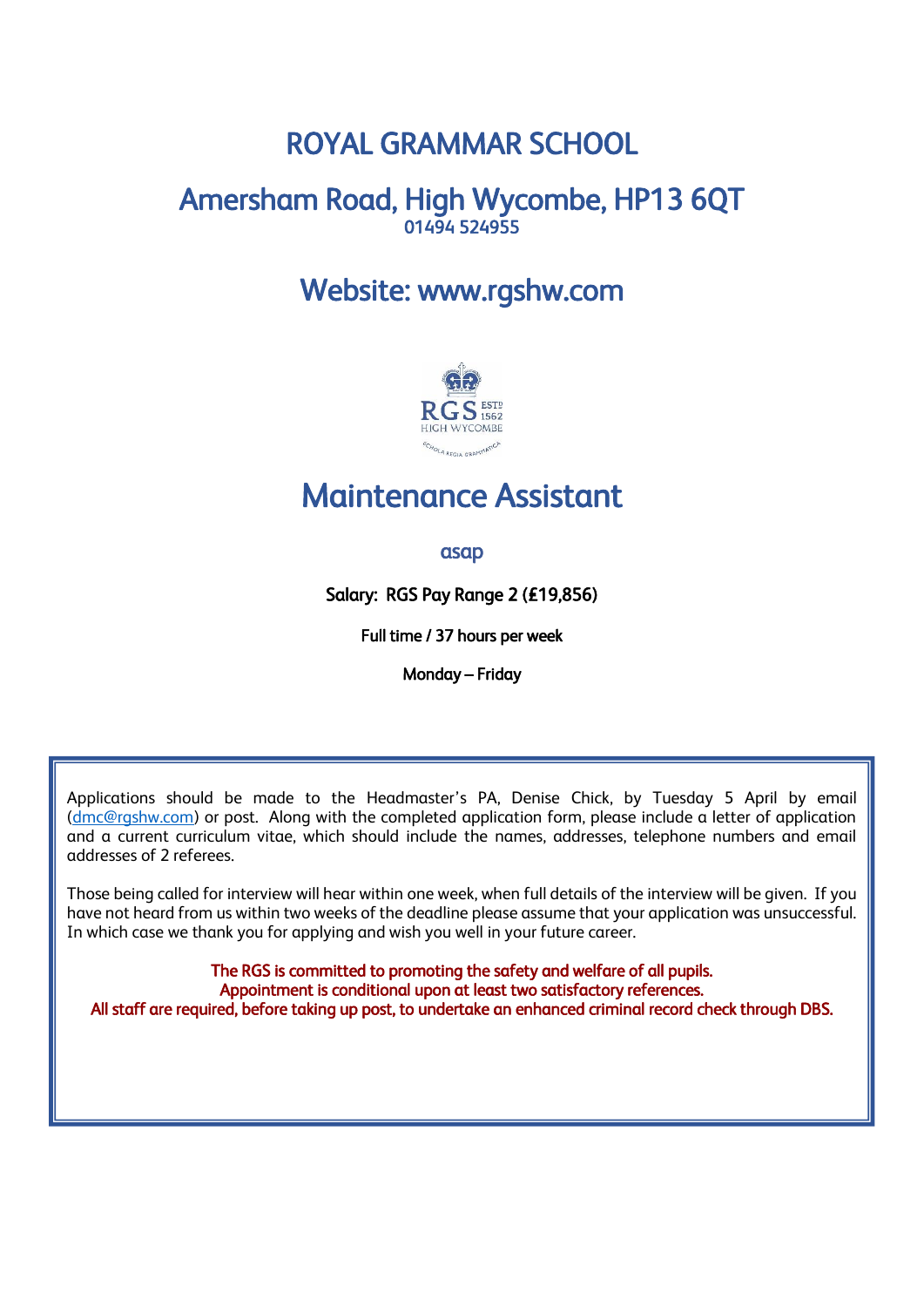

# Maintenance Assistant

#### Job Purpose

Working as part of the maintenance team the Maintenance Operative will assist in delivering a planned and responsive maintenance service to all areas of the school and grounds. Working under the Facilities and Estates Manger and following guidance of the maintenance supervisor and Head Groundsman, operatives will use own initiative to ensure that maintenance and grounds services are delivered in a safe and efficient manner with particular attention to detail and pride in a job well done.

#### Key Responsibilities

#### 1. Planned and Responsive repairs

- Carry out responsive repairs as directed by management both cosmetic and structural to agreed standards and time scales
- To assist with the delivery of a programme of planned maintenance both internally and externally to the buildings and grounds

#### 2. To provide a constantly high standard of service

Ensure that all work carried out, communication with staff and students and personal presentation during working hours is of the highest standard

#### 3. Carry out all work in a safe and responsible manner

- Ensuring that all work is carried out in compliance with current H&S legalisation and in accordance with RAM's
- Ensure that working areas are cordoned off and control measures are followed
- Minimise disruption and noise where possible
- Ensure that all making good is completed, maintenance log updated and the work area is left in a clean and tidy condition

#### 4. To aim to complete all work ahead of targeted time

Assist colleagues where necessary to achieve team goals

#### 5. To seek immediate advice or assistance on issues not identified on the original instruction and where the work falls outside of the guidelines provided

- To report to supervisor or appropriate manager any queries about work being completed that falls outside operative's own area of competence or that of the team

#### 6. To maintain tools and equipment

- Maintain equipment to ensure longevity and safe operational standard reporting any damage, faults or misuse to management
- Clean and pack away all equipment after use

#### 7. To carry out vehicle inspections of school owned transport

- Carry out vehicle checks using documentation provided
- Reporting any faults or non-compliance to management to be rectified

#### 8. To use mobile communication equipment provided within guidelines

- To use communication equipment for work purposes only
- Carry out tasks outlined as part of lone worker policy
- Regularly update team members of location and task whilst on site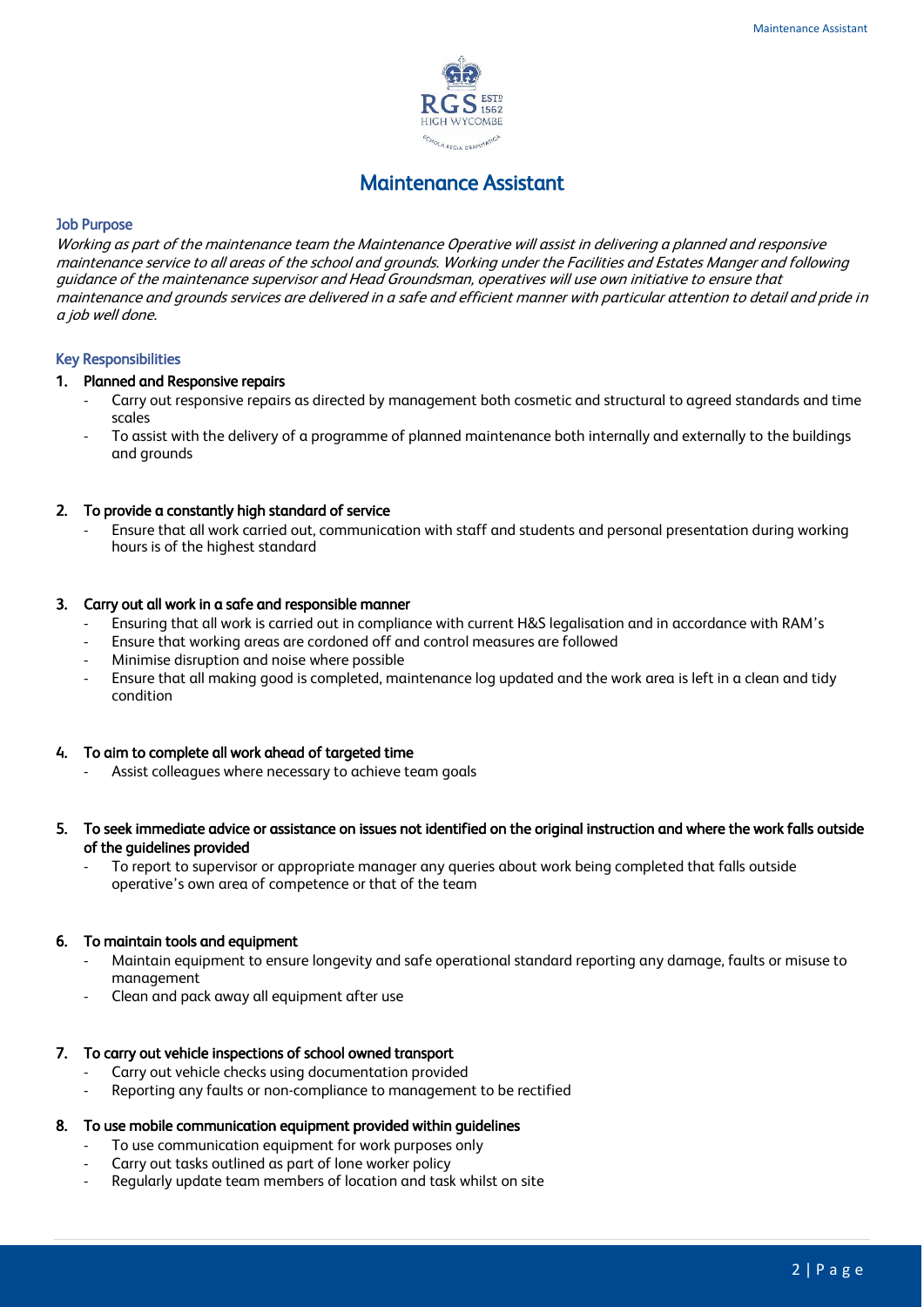#### 9. To assist with the delivery of facilities services whilst on site, including working with contractors and third parties to meet the overall objectives of the school

- Key holding
- Moving equipment/furniture and setting up for events and assemblies
- Monitoring and setting fire/intruder alarms and periodic testing.
- Security alarm and on-site security
- Assisting with periodic Legionella and Asbestos monitoring
- Taking part in Fire Drills
- PAT testing

#### 10. Making appropriate recommendations to management regarding any improvements to grounds or Facilities

#### 11. To use grounds maintenance tools and equipment as directed, with a focus on safety and using PPE at all times

- Including but not limited to; Tractors, lawn movers, hedge cutters, chain saws, strimmer's, drainage machines

#### 12. To carry out periodic ground's maintenance tasks

- To undertake routine day to day grounds' maintenance repair and upkeep of sports playing surfaces and landscape duties including line marking, grass cutting leaf blowing

To undertake other duties of an appropriate nature as may be reasonably required by the Headmaster.

## Knowledge, qualifications, experience

- Desirable maintenance/repairs experience
- Basic Health and Safety knowledge, training will be provided
- Physically fit and able to carry up to 25KG, transporting tools and equipment to work areas
- Ability to work from ladders and platforms
- Other competencies: Analysis and problem solving, attention to detail, team working, communication, resilience, good judgement, decision making, flexible approach, proactive
- Enhanced DBS Required
- Safeguarding. Strict safeguarding rules must be adhered to and training attended as required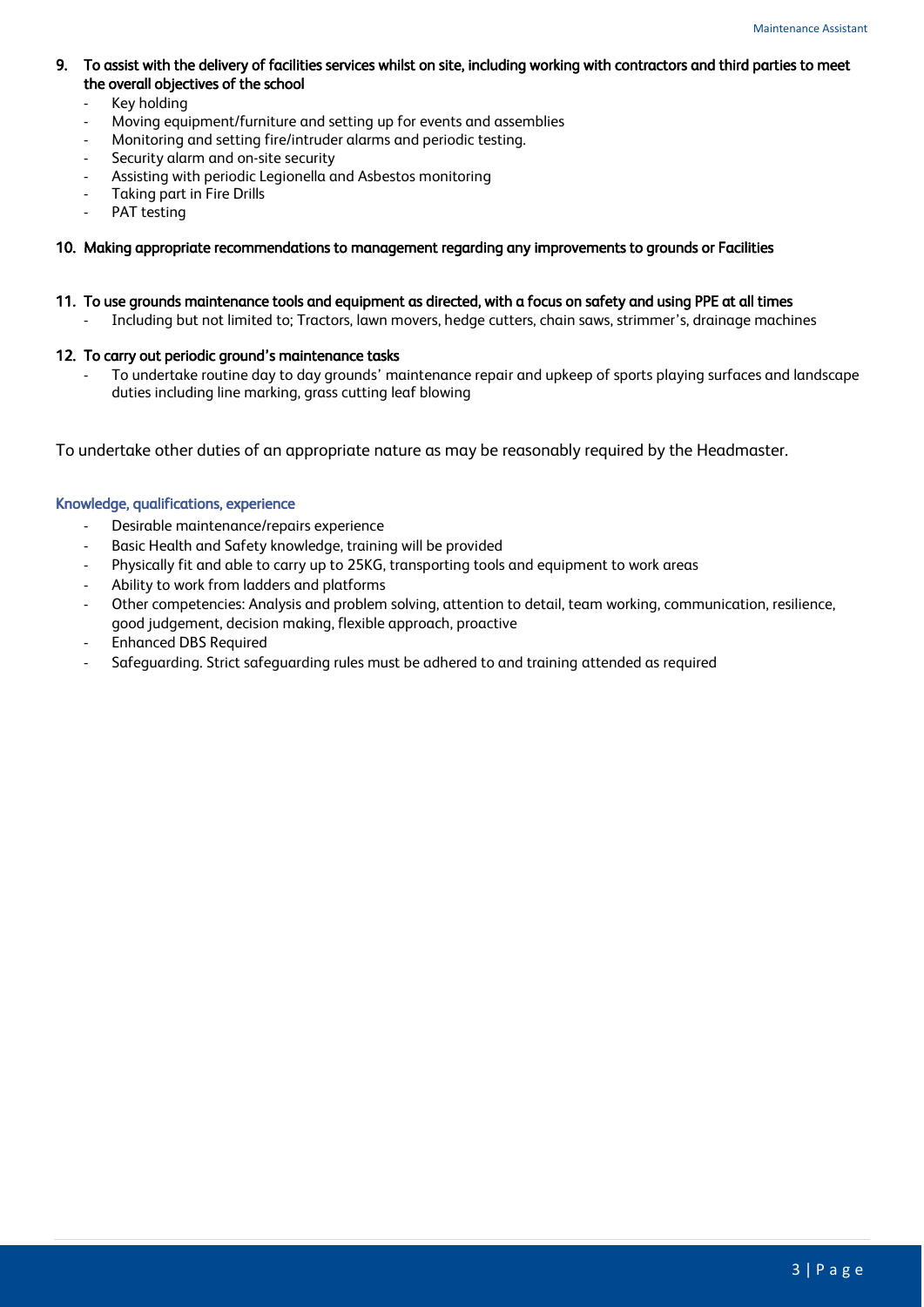

# General Information

# This is general information for all who apply for a post at RGS. Some of it will not be relevant to this post, but I trust that you will find it useful in forming a picture of the School.

# Support staff at RGS

Support staff at RGS provide a vital role in ensuring that the School not only runs smoothly but continues to develop. Whether joining one of the administration teams, being a technician, a support assistant, gap student, and working on the finances or around the extensive school estate, RGS welcomes colleagues from all backgrounds to bring an added dimension to our staff body. A range of roles exists from part time, term time only to full time and support staff have excellent opportunities to contribute towards school life. Although we do not ask our support staff to undertake teaching roles, we warmly encourage participation in school trips and cocurricular activities.

# Facilities at RGS

- All-weather sports facilities.
- Rolling programme of classroom and laboratory refurbishment into 'state of the art' learning spaces
- Purpose-built language and music suites.
- The Rennie Mathematics Building with extensive, modern facilities
- Purpose-built Fraser Youens Boarding House for 70 boarders [Boarding video](https://youtu.be/j5Wnf2ed1f0)

# Salary, benefits and wellbeing at RGS

Support staff are paid on the RGS scales, which are closely related to the locally negotiated Buckinghamshire Council pay range. For the benefit of support staff, the School participates in the Local Government Pension Scheme. We are a mutually supportive team and endeavour to ensure that all staff have a healthy work / life balance.

| We offer  |                                                | Wellbeing |                           |
|-----------|------------------------------------------------|-----------|---------------------------|
|           | Excellent pension scheme                       |           | Staff football            |
|           | Cycle to work scheme                           |           | Staff Yoga                |
|           | Free membership of the School's Fitness Suite  | ٠         | Staff badminton           |
| $\bullet$ | Free use of the swimming pool                  | $\bullet$ | Staff tennis              |
|           | Tax efficient purchases of gadgets through the | ٠         | Staff touch rugby         |
|           | tech scheme                                    |           | Christmas party           |
|           | Staff common room with free tea & coffee       |           | Secret Santa              |
|           | On site hot and cold food                      |           | Secret buddy              |
|           | Social functions/concerts/plays etc            | ٠         | Wellbeing group meetings  |
|           | Car parking onsite                             |           | Common Room cake day      |
|           | Accommodation (limited)                        | $\bullet$ | Wellbeing week            |
|           | Long service awards                            |           | End of term get-togethers |

### Common Room at RGS

The Common Room exists as a formally constituted body of the teaching and support staff within the School. The committee consists of a Chairman, Treasurer and Secretary. The Common Room provides a cohesive, stimulating and enjoyable environment and a variety of social functions are organised throughout the year.

The Common Room is well equipped and includes tea and coffee making facilities, provided free of charge to all staff, a lounge, kitchen area and staff shower rooms. The Common Room subscribes to a range of national and local newspapers and journals. On a day-to-day basis, the Common Room acts as an important facility for staff to meet socially, collect mail and circulars, share information with others and relax!